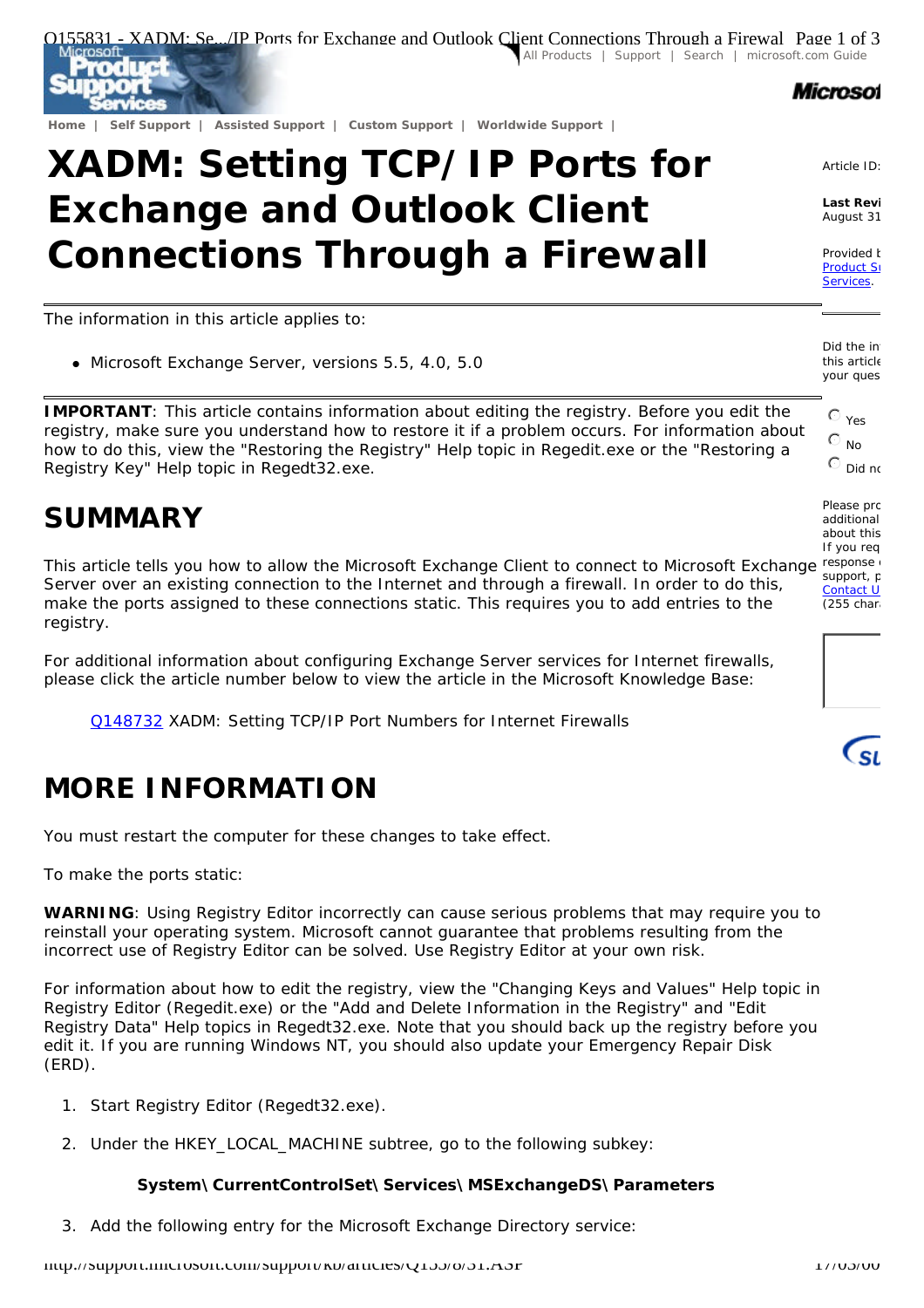Q155831 - XADM: Se.../IP Ports for Exchange and Outlook Client Connections Through a Firewal Page 2 of 3

#### **TCP/IP port REG\_DWORD DATA:** *port number to assign*

**NOTE**: DO NOT assign ports immediately above the 1023 range. For additional information about the ramifications and guidelines for static port assignment of Exchange Server services, please click the article number below to view the article in the Microsoft Knowledge Base:

Q180795 XADM: Intrasite Directory Replication Fails Error 1720

EXAMPLE: "TCP/IP Port"=dword:000004C9(1225)

The decimal number 1225 was used for the DS, which is 4C9 in hexadecimal.

4. Go to the following subkey:

#### **System\CurrentControlSet\Services\MSExchangeIS\ParametersSystem**

5. Add the following entry for the Information Store:

#### **TCP/IP port REG\_DWORD DATA:** *port number to assign*

**NOTE**: DO NOT assign ports immediately above the 1023 range. For additional information about the ramifications and guidelines for static port assignment of Exchange Server services, please click the article number below to view the article in the Microsoft Knowledge Base:

Q180795 XADM: Intrasite Directory Replication Fails Error 1720

#### EXAMPLE: "TCP/IP Port"=dword:000004CA(1226)

The decimal number 1226 was used for the IS, 4CA in hexadecimal format.

6. Quit Registry Editor.

After this, you need to configure the packet filter (or firewall) to allow TCP connections to be made to these ports as well as to port 135.

### **Further Explanation**

A packet filter (or firewall) denies connection attempts made to any port for which you have not explicitly allowed connections. Microsoft Exchange Server does use a well-known static port (port 135) to listen for client connects to the RPC Endpoint Mapper Service. However, after the client connects to this socket, Microsoft Exchange Server then re-assigns the client two random ports to use when communicating with the directory and the information store. This makes it impossible to allow these through the firewall without forcing them to be statically assigned.

### **References**

For additional information, please refer to the Readme.wri file on the Microsoft Exchange Server compact disc.

Additional query words:

Keywords : XCLN exc4 exc5 exc55 Version : winnt:4.0,5.0,5.5 Platform : winnt Issue type : kbhowto

 $h$ ttup://support.microsoft.com/support/kb/articles/Q155/8/31.ASP 17/03/31.ASP 17/03/00